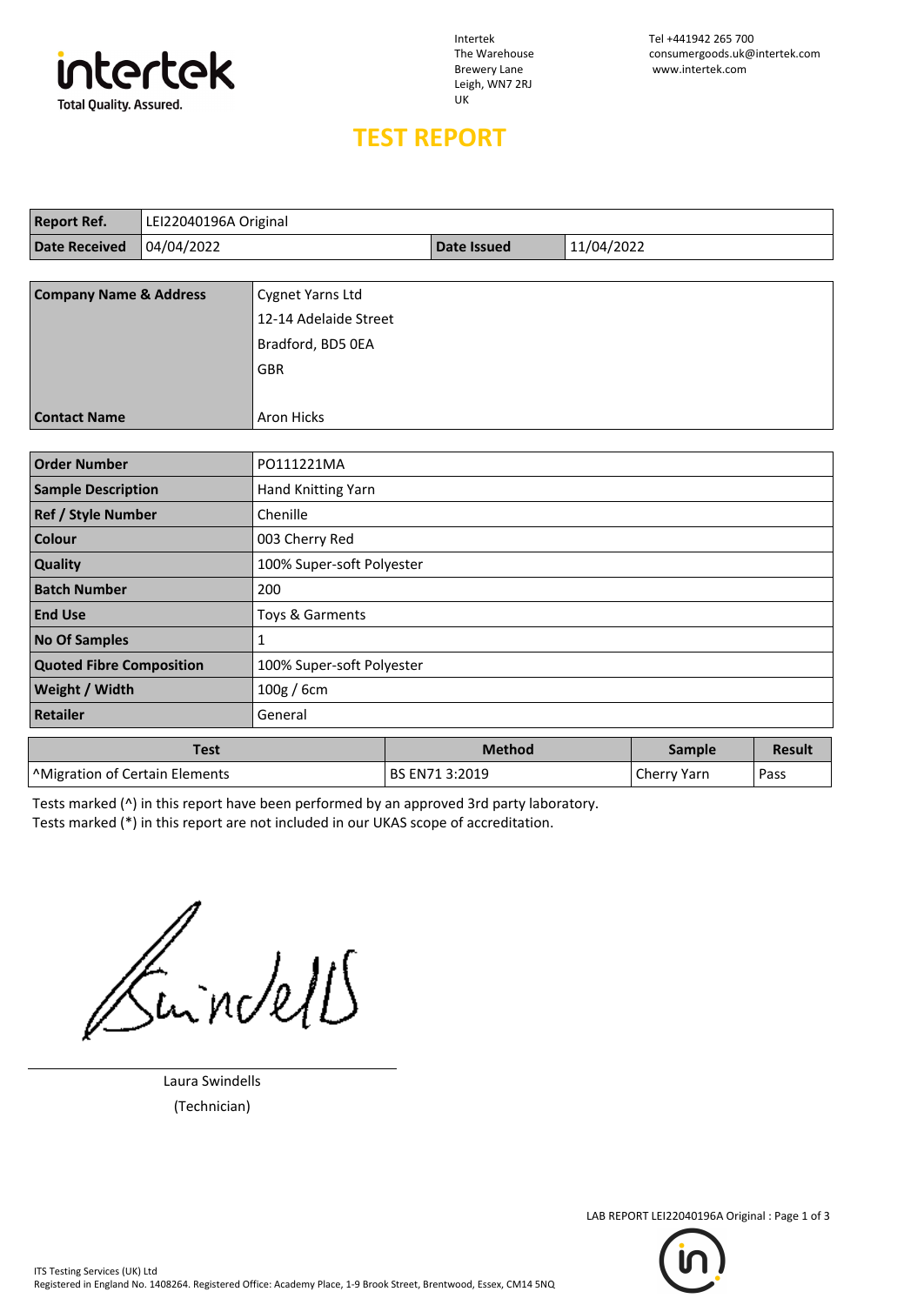## intertek **Total Quality. Assured.**

Leigh, WN7 2RJ UK

## **^Migration of Certain Elements BS EN71 3:2019**

**Sample: Cherry Yarn**

|                       | Result in mg/kg                                                                                                                                                                                                                                                     | Detection Limit in mg/kg | Requirement in mg/kg |
|-----------------------|---------------------------------------------------------------------------------------------------------------------------------------------------------------------------------------------------------------------------------------------------------------------|--------------------------|----------------------|
| Sample 1: Cherry Yarn |                                                                                                                                                                                                                                                                     |                          |                      |
|                       |                                                                                                                                                                                                                                                                     |                          |                      |
| Antimony (Sb)         | 1.1                                                                                                                                                                                                                                                                 | 0.125                    | 560                  |
| Arsenic (As)          | Not Detected                                                                                                                                                                                                                                                        | 0.125                    | 47                   |
| Barium (Ba)           | Not Detected                                                                                                                                                                                                                                                        | 0.125                    | 18750                |
| Cadmium (Cd)          | Not Detected                                                                                                                                                                                                                                                        | 0.125                    | 17                   |
| Chromium (III)        | Not Detected                                                                                                                                                                                                                                                        | 0.125                    | 460                  |
| Lead (Pb)             | Not Detected                                                                                                                                                                                                                                                        | 0.125                    | 23                   |
| Mercury (Hg)          | Not Detected                                                                                                                                                                                                                                                        | 0.0125                   | 94                   |
| Selenium (Se)         | Not Detected                                                                                                                                                                                                                                                        | 0.125                    | 460                  |
| Aluminium (Al)        | 21.2                                                                                                                                                                                                                                                                | 0.125                    | 28130                |
| Boron (B)             | Not Detected                                                                                                                                                                                                                                                        | 0.125                    | 15000                |
| Cobalt (Co)           | Not Detected                                                                                                                                                                                                                                                        | 0.125                    | 130                  |
| Copper (Cu)           | Not Detected                                                                                                                                                                                                                                                        | 0.125                    | 7700                 |
| Manganese (Mn)        | Not Detected                                                                                                                                                                                                                                                        | 0.125                    | 15000                |
| Nickel (Ni)           | Not Detected                                                                                                                                                                                                                                                        | 0.125                    | 930                  |
| Strontium (Sr)        | Not Detected                                                                                                                                                                                                                                                        | 0.125                    | 56000                |
| Tin (Sn)              | Not Detected                                                                                                                                                                                                                                                        | 0.125                    | 180000               |
| Zinc (Zn)             | 1.0                                                                                                                                                                                                                                                                 | 0.125                    | 46000                |
| Chromium (VI)         | Not Detected                                                                                                                                                                                                                                                        | 0.005                    | 0.053                |
| Organic Tin           | Not Detected                                                                                                                                                                                                                                                        | 0.125                    | 12                   |
|                       |                                                                                                                                                                                                                                                                     |                          |                      |
| Remark:               | mg/kg = milligram per kilogram                                                                                                                                                                                                                                      |                          |                      |
|                       | - Unless the test results were<br>marked with # or $\Delta$ , 'Chromium<br>(III) & Chromium (VI) and Organic<br>tin contents were not directly<br>determined and were derived<br>from migration results of total<br>chromium and tin respectively.                  |                          |                      |
|                       | - The new lead migration limit<br>2.0mg/kg for Category (I),<br>0.5mg/kg for Catergory (II) and<br>23 mg/kg for Category (III) was<br>quoted from diretcive (EU)<br>2017/738 amending 2009/48/EC<br>effective from 28 October 2018<br>- Organic tin test result was |                          |                      |
|                       | expressed as tributyl tin                                                                                                                                                                                                                                           |                          |                      |

Overall Test Result: Pass

Uncertainty: ±9%